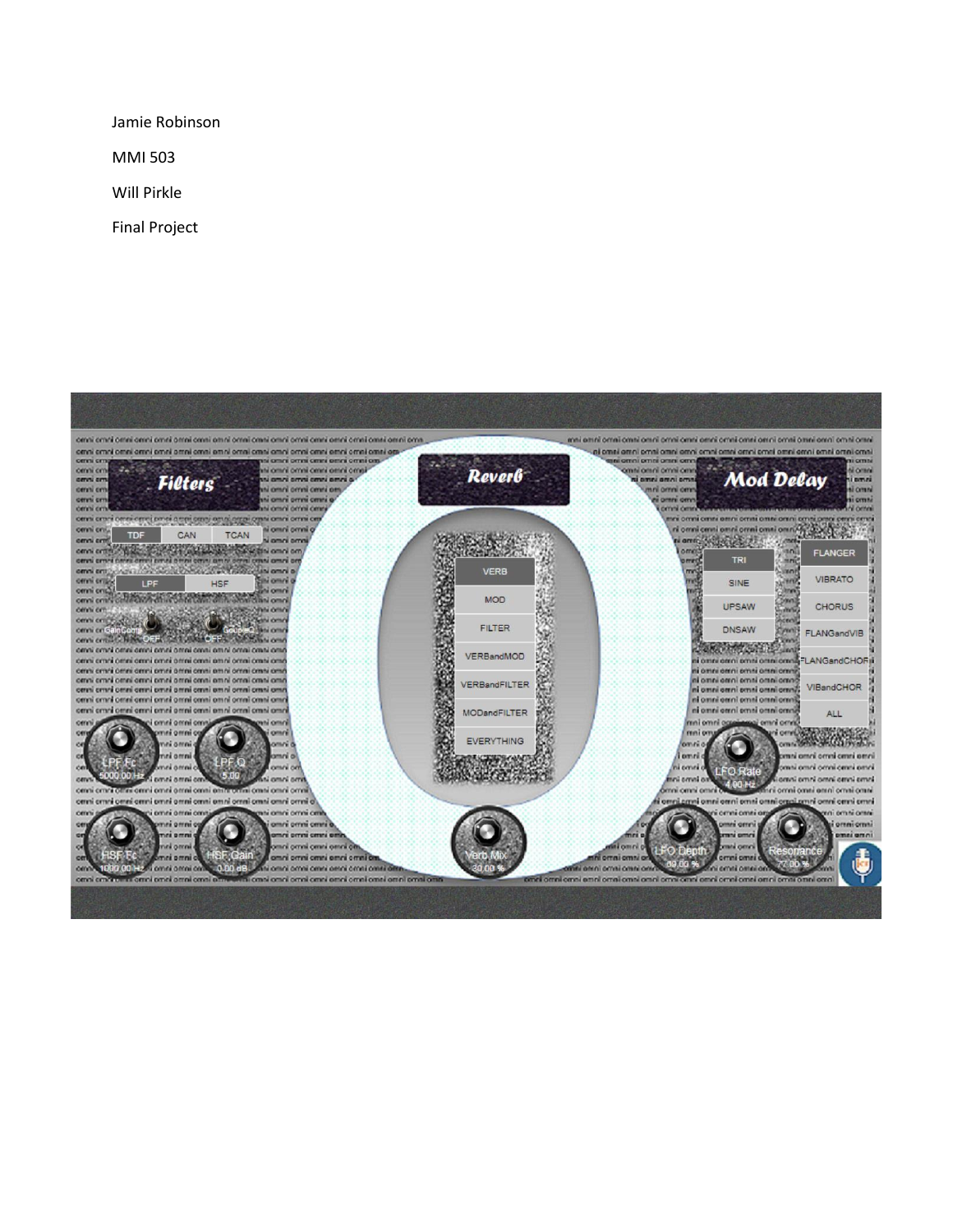## **Overview:**

My "Omni" plugin is three plugins in one (hence, the name "Omni," meaning "all"). It is a combination of a dynamic filters plugin, reverb, and a mod delay plugin. The user has the option to toggle between all three or use any combination. When using a combination, i.e., reverb and mod delay, you are still able to individually control both the reverb and the mod delay.

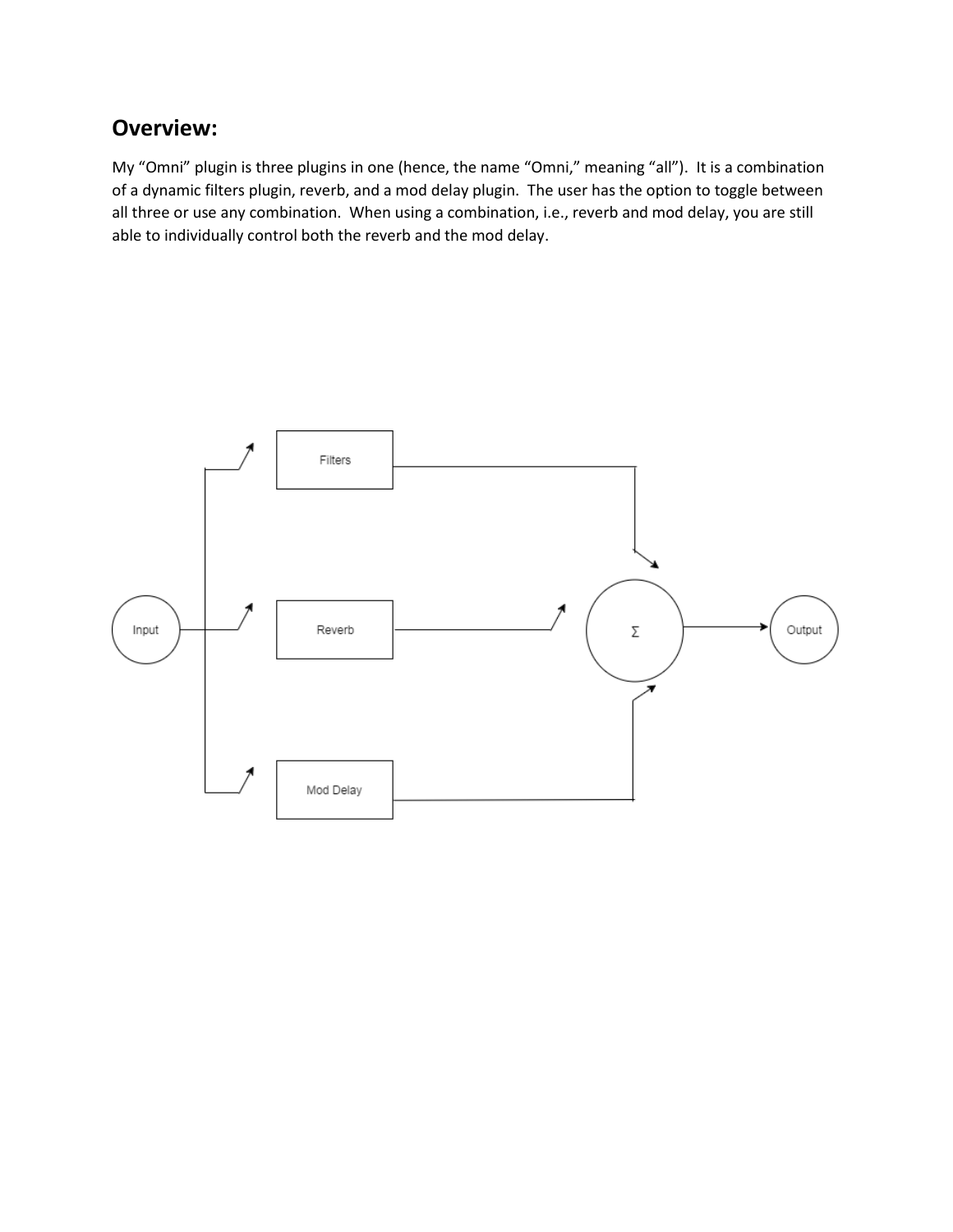## **Dynamic Filters:**

The "Dynamic Filters" section of Omni consists of a dynamic low pass filter (LPF) and a dynamic high shelving filter (HSF). With the LPF, the user can change the cutoff frequency as well as the Q value. In addition, the user can toggle a Gain Compensation button. When activated, the bass level drops. There is also a Couple Q button. When this button is not activated, the user can chose whatever Q value he/she wants. When the button is toggled, the cutoff frequency and Q value move with each other, so when the cutoff frequency increases, the Q will increase as well. The user can also toggle between different biquad structures.

When HSF is activated, the user is able to control its cutoff frequency and gain.

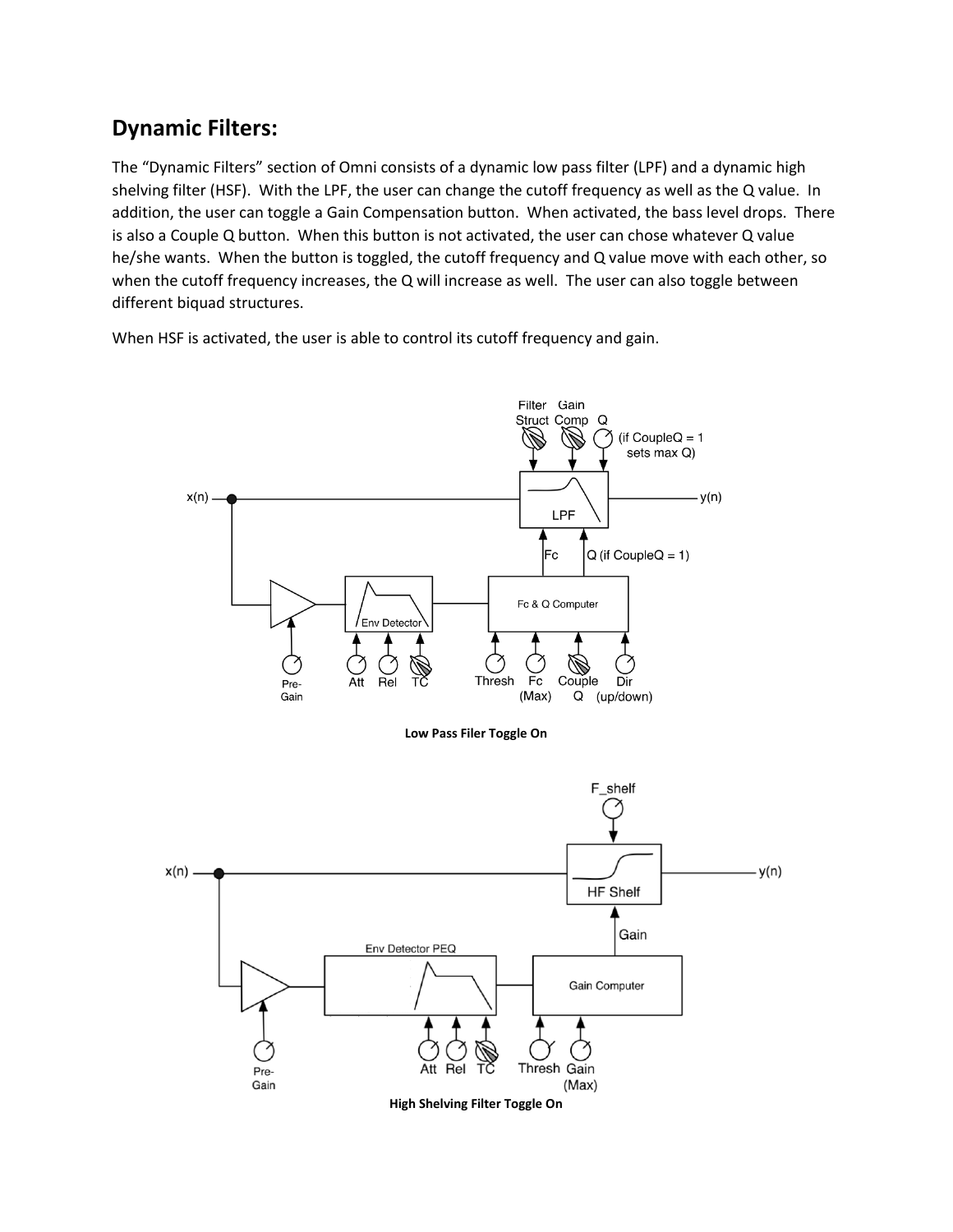## **Reverb:**

The reverb tank is made up of a series of all pass filters and delays. More specifically, it is four blocks of two all pass filters followed by a delay. That can be seen in the following block diagram:



In order to recreate this tank in the reverb section of the plugin, there are a total of 16 knobs for the loop. There are two knobs for each all pass filter, and one for each output delay. The all pass filters have delay knobs (in mSec) and G knobs (no units). The output delays each just have one delay knob (in mSec).

Dattorro's Reverb module helped me to set the value for each knob. He said to choose value that are generally prime numbers that are not related, as to not have random large spikes. After much trial and error, I finally found a reverb sound that I deemed the best. So the user doesn't mess up the sound I created, the reverb portion of the plugin only has one knob: a wet/dry mix. After all, it is said that the

best plugins only have one knob!